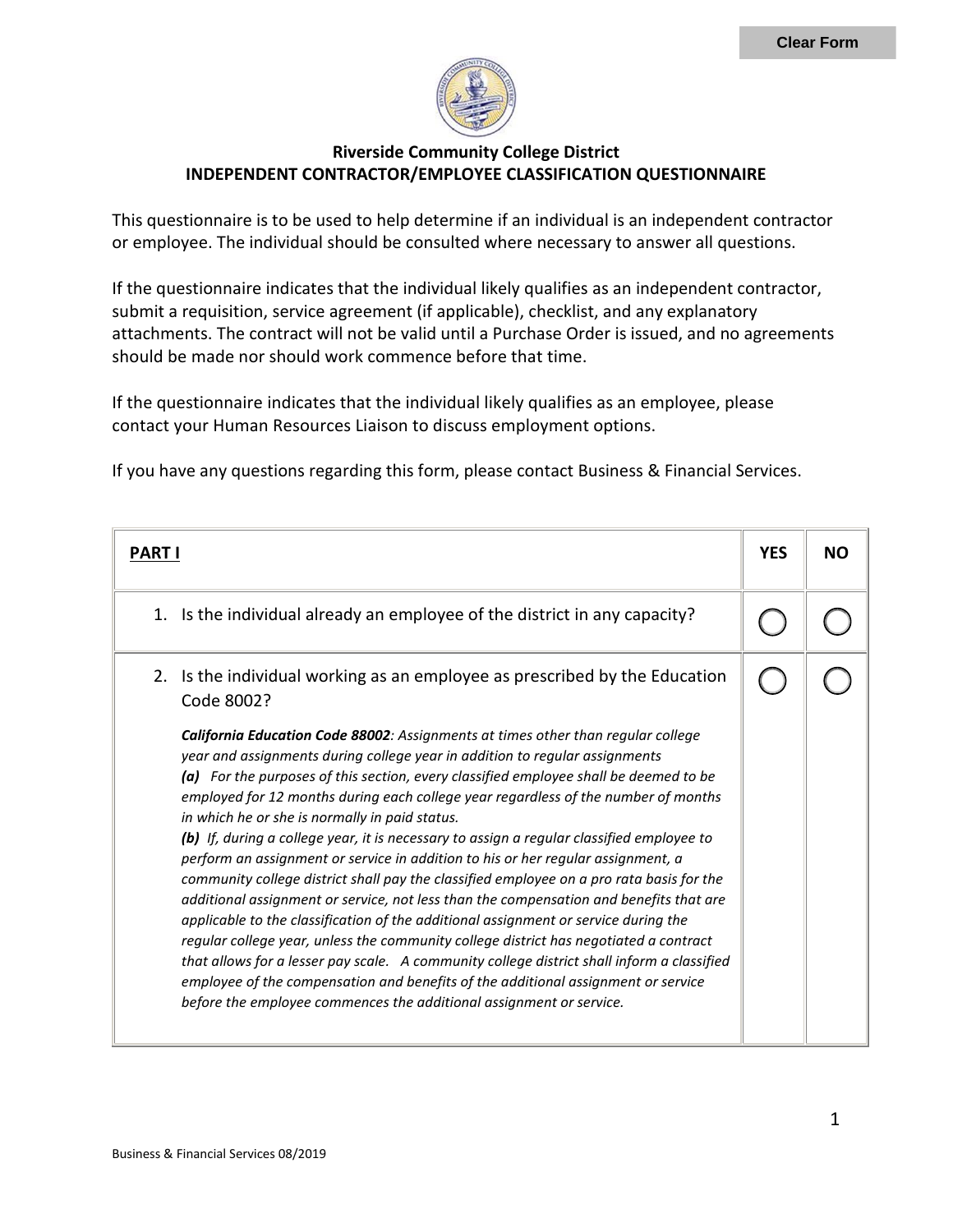|           | <b>PART I (CONTINUED)</b>                                                                                                                                                                                                                                                                                                                                                                                                           | <b>YES</b> | <b>NO</b> |
|-----------|-------------------------------------------------------------------------------------------------------------------------------------------------------------------------------------------------------------------------------------------------------------------------------------------------------------------------------------------------------------------------------------------------------------------------------------|------------|-----------|
|           | 3. Has this category of worker already been classified an "employee" by<br>the IRS?                                                                                                                                                                                                                                                                                                                                                 |            |           |
|           | Refer to page 6 (Guidelines for Employing Independent Contract Consultants) for<br>categories of jobs listed in IRS Publication SWR 40 and others identified by IRS as<br>workers that have already been determined by IRS to be properly classified as<br>employees.                                                                                                                                                               |            |           |
|           | 4. Has the individual performed substantially the same services for the<br>district as an employee in the past?                                                                                                                                                                                                                                                                                                                     |            |           |
|           | Note: Is the individual retired, returning to substitute, or train, etc.?                                                                                                                                                                                                                                                                                                                                                           |            |           |
|           | 5. Are there currently employees of the district doing substantially the<br>same services as will be required of this individual?                                                                                                                                                                                                                                                                                                   |            |           |
|           | If the work being done is basically the same as work that is normally done by your<br>employees, it indicates that the worker is an employee. This applies even if the work is<br>being done on a one-time basis. For instance, to handle an extra workload or replace<br>an employee who is on vacation, a worker is hired to fill in on a temporary basis. This<br>worker is a temporary employee, not an independent contractor. |            |           |
|           | (Note: If you contract with a temporary agency to provide you with a worker, the worker is<br>normally an employee but may be an employee of the temporary agency.                                                                                                                                                                                                                                                                  |            |           |
|           | 6. Does the District require the individual providing services to comply<br>with instructions concerning when, where and how the work is done?                                                                                                                                                                                                                                                                                      |            |           |
| employee. | Independent Contractors are free to do jobs in their own way using specific methods they<br>choose. When a worker is required to follow specific district procedure manuals and/or is given<br>specific instructions on how, when and where to perform the work, the worker is generally an                                                                                                                                         |            |           |

If the answer to any of the above questions is "**YES**",

## **--STOP HERE--**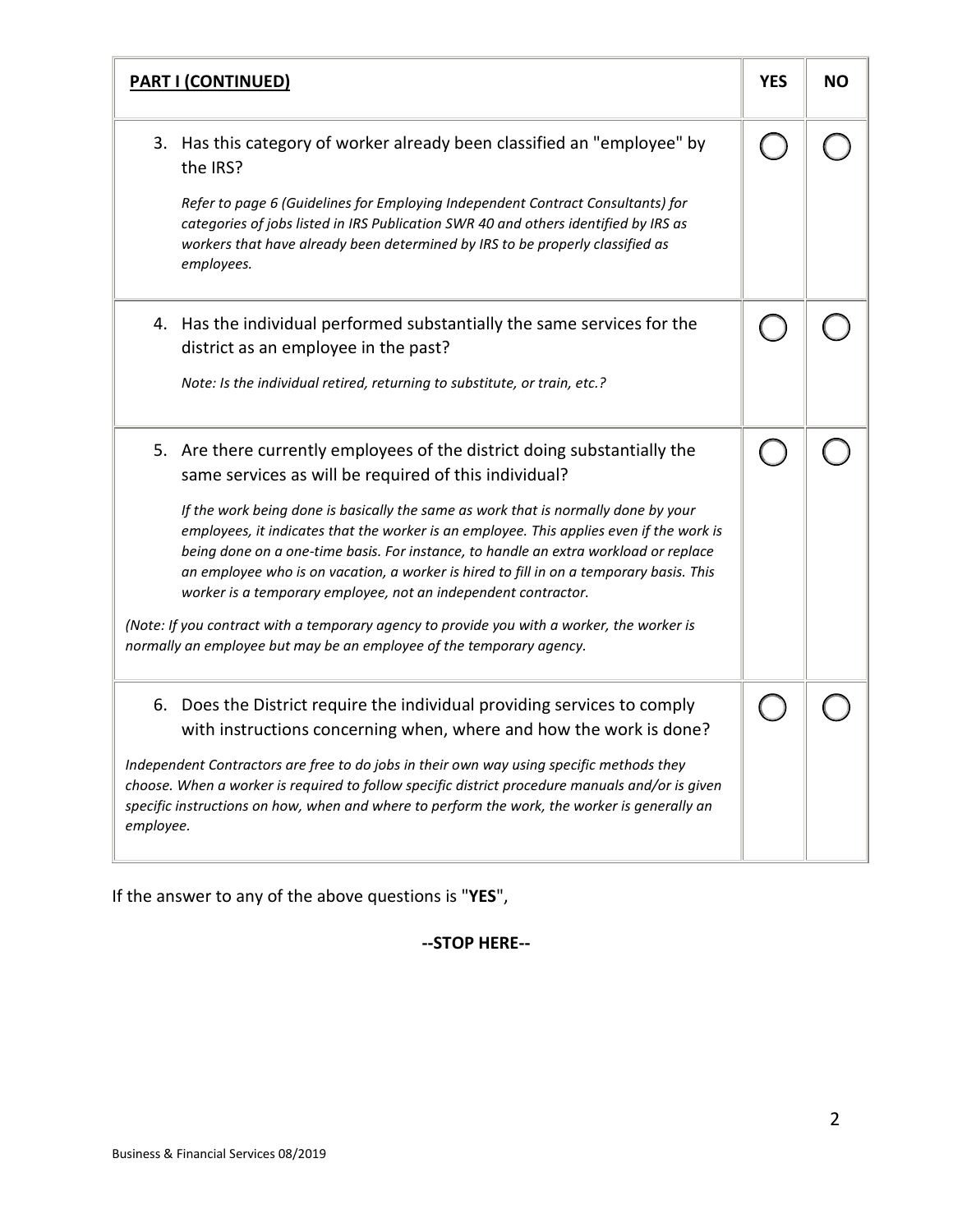Do not complete the rest of the questions. The individual should be classified as an employee and must be paid and reported accordingly. If all of the above are "**NO**", proceed to Part II.

| <b>PART II</b> |                                                                                                                                                                                                                                                                                                                                                                      | <b>YES</b> | NΟ |
|----------------|----------------------------------------------------------------------------------------------------------------------------------------------------------------------------------------------------------------------------------------------------------------------------------------------------------------------------------------------------------------------|------------|----|
| 7.             | Must the required services be performed by this individual?<br>Consider whether or not the individual may designate someone else to do the work<br>without the district's knowledge or approval.                                                                                                                                                                     |            |    |
|                | 8. Does the district have a continuing relationship with this individual (year                                                                                                                                                                                                                                                                                       |            |    |
|                | to year)?<br>A continuing relationship between the individual and the District is a factor indicating<br>control. If an individual is engaged with the expectation that the relationship will<br>continue indefinitely, rather than for a specific project or period, this is generally<br>considered evidence of their intent to create an employment relationship. |            |    |
| 9.             | Can this relationship be terminated without consent of both parties?<br>Independent contractors have contractual obligations to fulfill.                                                                                                                                                                                                                             |            |    |

If the answer to question 7, 8 or 9 **is "YES", there is a good possibility that an employment relationship exists.** Questions 8 & 9 are indicators of district control that, in conjunction with other factors, imply an employment relationship. Go back to PART I and re-evaluate each question. **If questions 1-6 are still all "NO" continue.**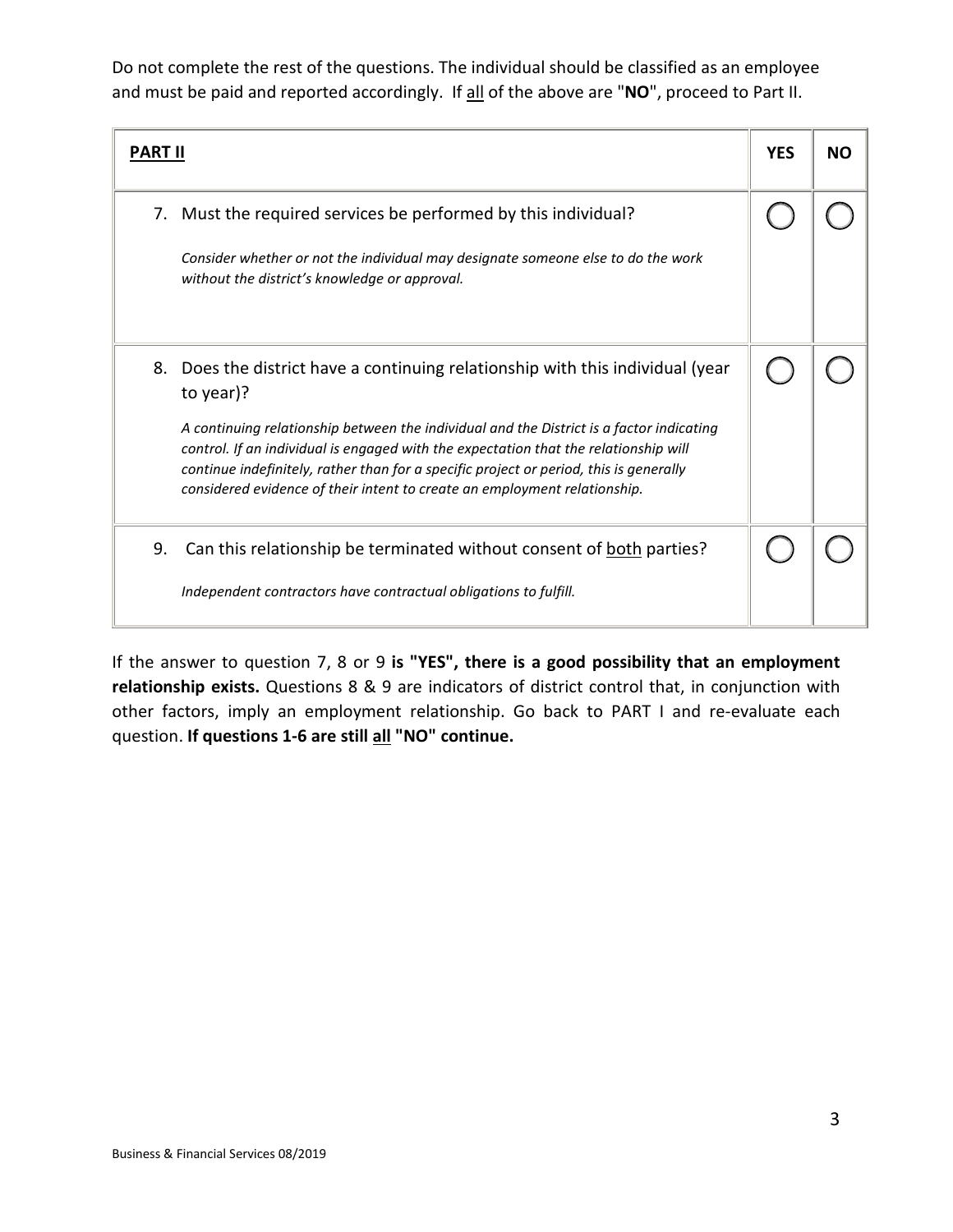| <b>PART II (CONTINUED)</b>                                                                                                                                                                                                                                                                                                                                                                     | <b>YES</b> | <b>NO</b> |
|------------------------------------------------------------------------------------------------------------------------------------------------------------------------------------------------------------------------------------------------------------------------------------------------------------------------------------------------------------------------------------------------|------------|-----------|
| 10. Does the individual operate an independent trade or business that is<br>available to the general public?                                                                                                                                                                                                                                                                                   |            |           |
| Keep in mind: if the district is utilizing this individual's services on a full-time basis, the<br>individual is not available to the general public. NOTE: Possession of a business license<br>or incorporation does not automatically satisfy this requirement. The determination<br>must be made on the actual relationship between the district and the individual<br>performing services. |            |           |
| This Individual should be able to provide list of previous clients they have served.                                                                                                                                                                                                                                                                                                           |            |           |
| 11. Does the individual have a substantial investment in his/her business and<br>provide all materials and support services necessary for the performance<br>of this service?                                                                                                                                                                                                                  |            |           |
| Independent contractors furnish the tools, equipment, and supplies needed to perform<br>the work. Independent contractors normally have an investment in the items needed to<br>complete their tasks. To the extent necessary for the specific type of business,<br>independent contractors provide their own business facility.                                                               |            |           |
| The district should not be providing office space, clerical, secretarial or any other<br>support for this individual such as materials, copying, printing office supplies, etc. Any<br>necessary assistance should be provided by the individual.                                                                                                                                              |            |           |
| 12. Does the individual work for a number of individuals, firms or colleges at<br>the same time he/she is working for the RCCD?                                                                                                                                                                                                                                                                |            |           |
| Persons who work for a number of individuals or firms at the same time are generally<br>independent contractors.                                                                                                                                                                                                                                                                               |            |           |
| 13. Is the individual paid by the job OR upon completion and acceptance of<br>the work as a whole OR milestones identified in the contract?                                                                                                                                                                                                                                                    |            |           |
| Performance of a task for a flat fee is generally evidence of an independent contractor<br>relationship especially if the worker incurs expense of performing services.                                                                                                                                                                                                                        |            |           |
| 14. Does the individual bear the cost of any travel and business expenses<br>incurred to perform this service?                                                                                                                                                                                                                                                                                 |            |           |
| Generally, an employer pays these types of expenses, however, some agreements may<br>be made to provide for payment of airfare, mileage, etc. for consultants.                                                                                                                                                                                                                                 |            |           |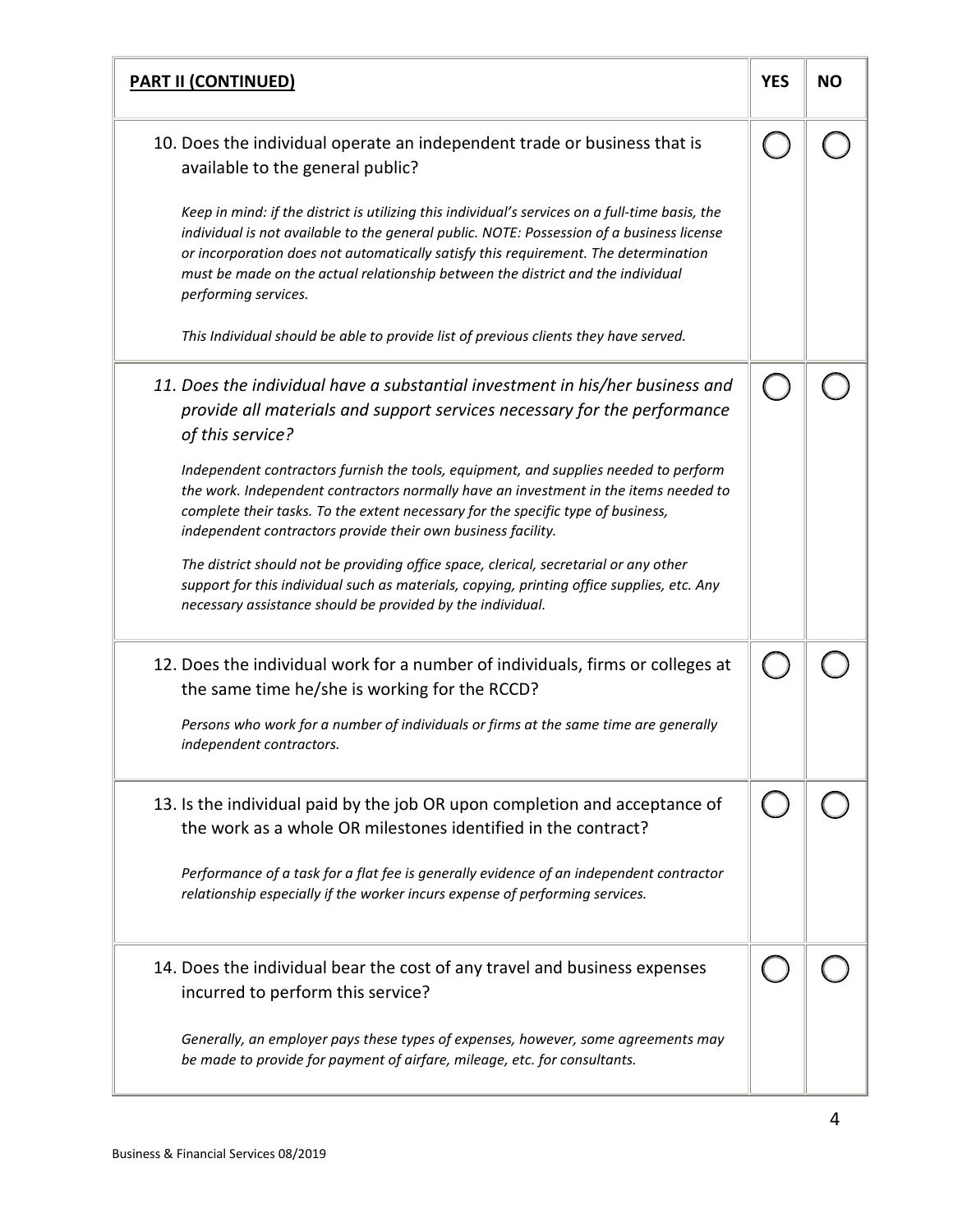| <b>PART II (CONTINUED)</b>                                                                                                                                                                                                                                                                                                                                                                                                                                                                                                                                                                                                                                                                     | <b>YES</b> | <b>NO</b> |
|------------------------------------------------------------------------------------------------------------------------------------------------------------------------------------------------------------------------------------------------------------------------------------------------------------------------------------------------------------------------------------------------------------------------------------------------------------------------------------------------------------------------------------------------------------------------------------------------------------------------------------------------------------------------------------------------|------------|-----------|
| 15. Is the worker free to make business decisions which affect his or her<br>ability to profit from the work?                                                                                                                                                                                                                                                                                                                                                                                                                                                                                                                                                                                  |            |           |
| An individual is normally an independent contractor when he or she is free to make<br>business decisions which impact his or her ability to profit or suffer a loss. This involves<br>real economic risk, not just the risk of not getting paid. These decisions would normally<br>involve the acquisition, use, and/or disposition of equipment, facilities, and stock in<br>trade which are under his or her control. Further examples of the ability to make<br>economic business decisions include the amount and type of advertising for the<br>business, the priority in which assignments are worked, and selection of the types and<br>amounts of insurance coverage for the business. |            |           |
| 16. Is the individual capable of gaining a profit or suffering a loss from the<br>contract with RCCD?                                                                                                                                                                                                                                                                                                                                                                                                                                                                                                                                                                                          |            |           |
| The person who can realize a profit or suffer a loss as a result of his/her services is<br>generally an independent contractor.                                                                                                                                                                                                                                                                                                                                                                                                                                                                                                                                                                |            |           |

If 10 and 11 are "**YES**", 12 through 16 should also be "**YES**" and are items that should be written into the consultant contract. This individual is an independent contractor. A "**YES**" on questions 13 through 16 supports the district's conclusion and substantiates a "reasonable basis" for treatment as an independent contractor. While there are circumstances where the district might pay contractually provided expenses, these should be kept at a minimum to avoid giving the impression of an employment relationship.

| <b>CERTIFICATION</b>                                                                                                                                                                                                                                                                                                        |      |  |
|-----------------------------------------------------------------------------------------------------------------------------------------------------------------------------------------------------------------------------------------------------------------------------------------------------------------------------|------|--|
| My signature below indicates that I am an employee of the Riverside Community College District in an<br>Administrative Management position or higher and that I have personally answered all questions, 1 through<br>16, to the best of my knowledge, and have determined that the individual is an Independent Contractor. |      |  |
|                                                                                                                                                                                                                                                                                                                             |      |  |
|                                                                                                                                                                                                                                                                                                                             |      |  |
| RCCD Manager Signature: National Accounts and the control of the control of the control of the control of the control of the control of the control of the control of the control of the control of the control of the control                                                                                              | Date |  |